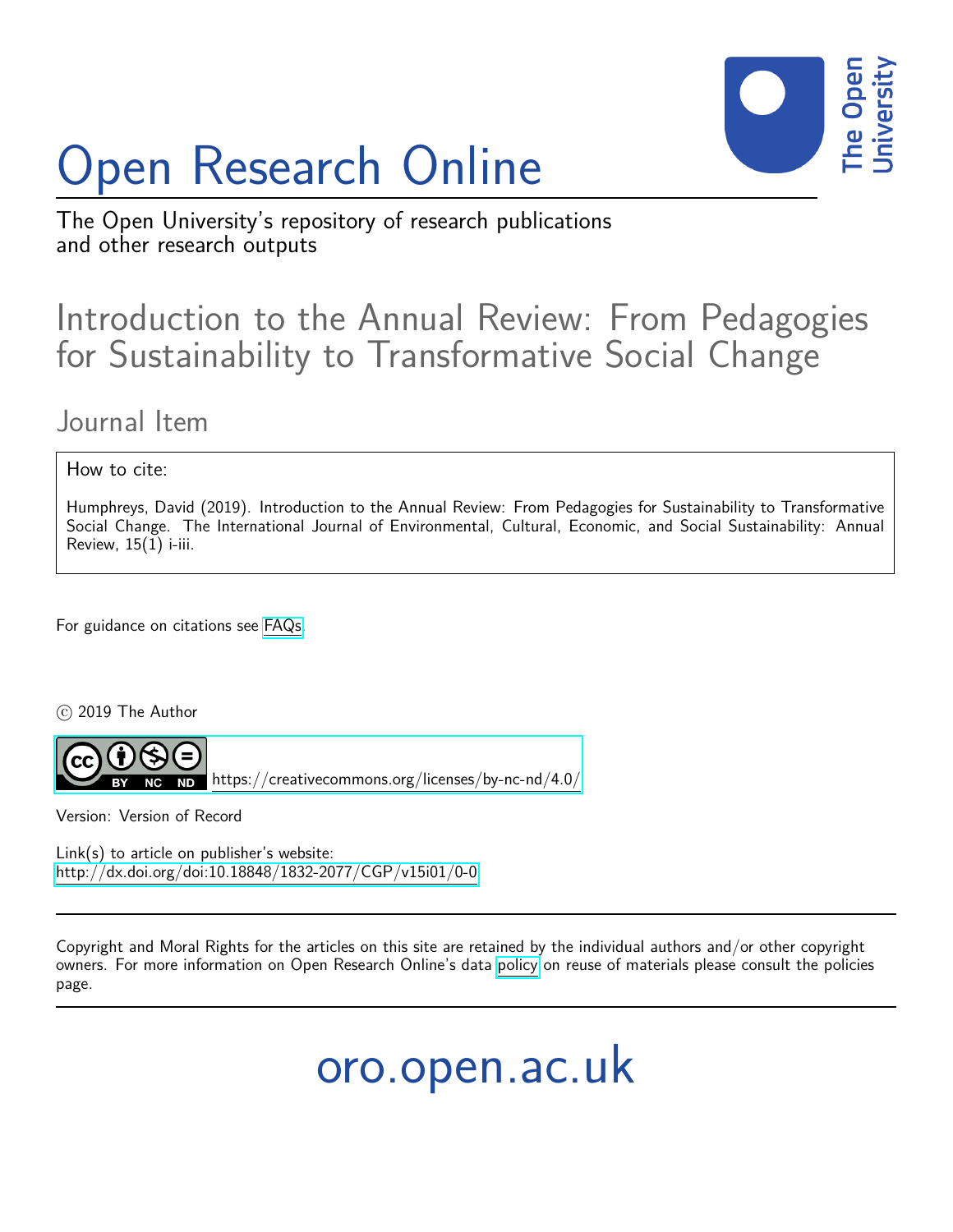

VOLUME 15 ISSUE 1

# The International Journal of Environmental, Cultural, Economic, and Social Sustainability: Annual **Review**

 $\_$  , and the set of the set of the set of the set of the set of the set of the set of the set of the set of the set of the set of the set of the set of the set of the set of the set of the set of the set of the set of th

Introduction to the Annual Review

From Pedagogies for Sustainability to Transformative Social Change

DAVID HUMPHREYS

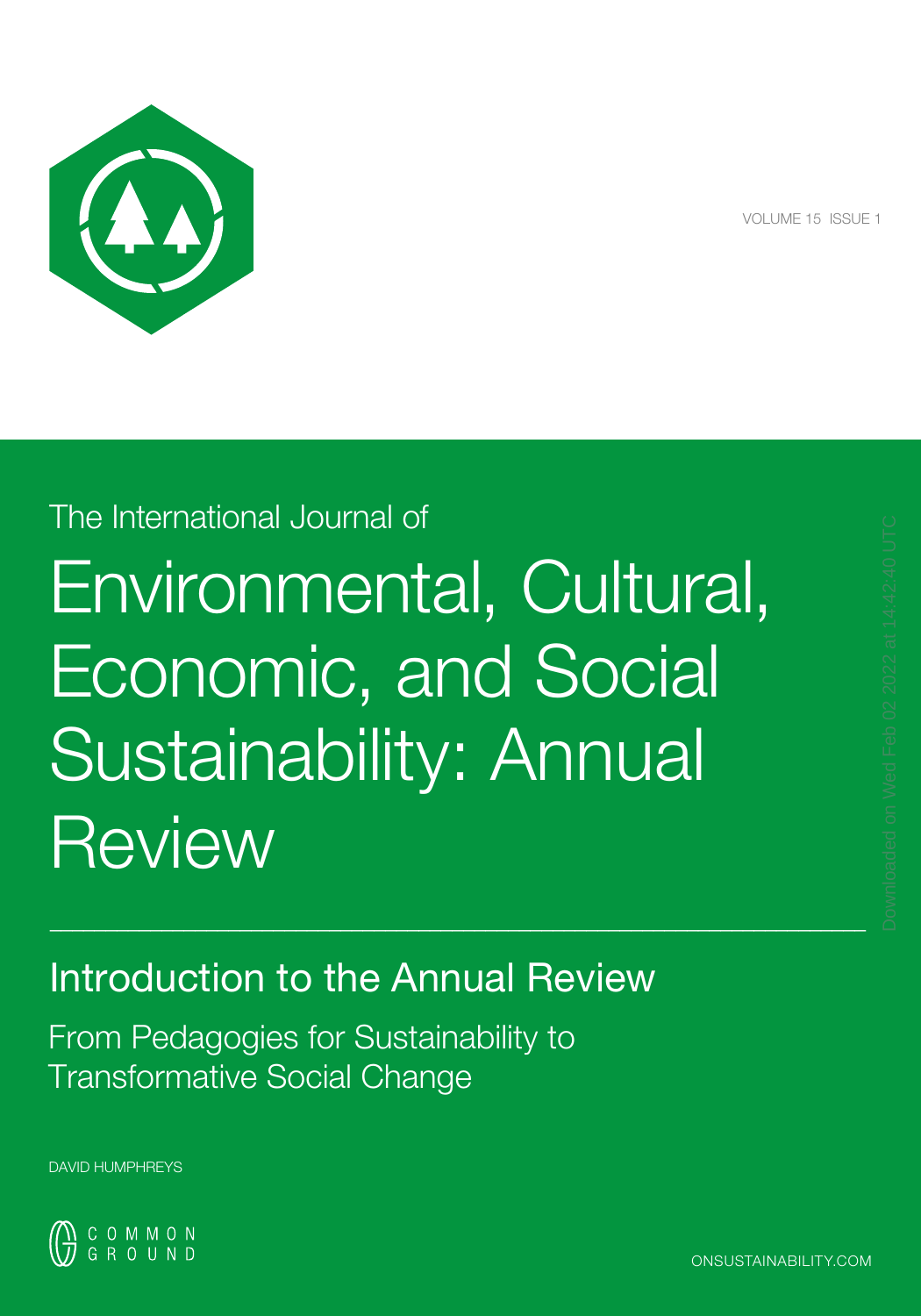#### **EDITOR**

David Humphreys, The Open University, UK

#### **ACTING DIRECTOR OF PUBLISHING**

Jeremy Boehme, Common Ground Research Networks, USA

#### **MANAGING EDITOR**

Helen Repp, Common Ground Research Networks, USA

#### **ADVISORY BOARD**

The On Sustainability Research Network recognizes the contribution of many in the evolution of the Research Network. The principal role of the Advisory Board has been, and is, to drive the overall intellectual direction of the Research Network. A full list of members can be found at https://onsustainability.com/about/advisory-board.

#### **PEER REVIEW**

Articles published in *The International Journal of Environmental, Cultural, Economic, and Social Sustainability: Annual Review* are peer reviewed using a two-way anonymous peer review model. Reviewers are active participants of the On Sustainability Research Network or a thematically related Research Network. The publisher, editors, reviewers, and authors all agree upon the following standards of expected ethical behavior, which are based on the Committee on Publication Ethics (COPE) Core Practices. More information can be found at: https://onsustainability.com/journals/model.

#### **ARTICLE SUBMISSION**

*The International Journal of Environmental, Cultural, Economic, and Social Sustainability: Annual Review* publishes annually (December). To find out more about the submission process, please visit https://onsustainability.com/journals/call-for-papers.

#### **ABSTRACTING AND INDEXING**

For a full list of databases in which this journal is indexed, please visit https://onsustainability.com/journals/collection.

#### **RESEARCH NETWORK MEMBERSHIP**

Authors in *The International Journal of Environmental, Cultural, Economic, and Social Sustainability: Annual Review* are members of the On Sustainability Research Network or a thematically related Research Network. Members receive access to journal content. To find out more, visit https://onsustainability.com/about/become-a-member.

#### **SUBSCRIPTIONS**

*The International Journal of Environmental, Cultural, Economic, and Social Sustainability: Annual Review* is available in electronic and print formats. Subscribe to gain access to content from the current year and the entire backlist. Contact us at cgscholar.com/cg\_support.

#### **ORDERING**

Single articles and issues are available from the journal bookstore at https://cgscholar.com/bookstore.

#### **HYBRID OPEN ACCESS**

*The International Journal of Environmental, Cultural, Economic, and Social Sustainability: Annual Review* is Hybrid Open Access, meaning authors can choose to make their articles open access. This allows their work to reach an even wider audience, broadening the dissemination of their research. To find out more, please visit https://onsustainability.com/journals/hybrid-open-access.

#### **DISCLAIMER**

The authors, editors, and publisher will not accept any legal responsibility for any errors or omissions that may have been made in this publication. The publisher makes no warranty, express or implied, with respect to the material contained herein.

#### **THE INTERNATIONAL JOURNAL OF ENVIRONMENTAL, CULTURAL, ECONOMIC, AND SOCIAL SUSTAINABILITY: ANNUAL REVIEW** https://onsustainability.com

ISSN: 1832-2077 (Print) https://doi.org/10.18848/1832-2077/CGP (Journal)

First published by Common Ground Research Networks in 2019 University of Illinois Research Park 2001 South First Street, Suite 202 Champaign, IL 61820 USA Ph: +1-217-328-0405 https://cgnetworks.org

*The International Journal of Environmental, Cultural, Economic, and Social Sustainability: Annual Review* is a peer-reviewed, scholarly journal.

#### **COPYRIGHT**

© 2019 (individual papers), the author(s) © 2019 (selection and editorial matter), Common Ground Research Networks



#### Some Rights Reserved.

Public Licensed Material: Available under the terms and conditions of the Creative Commons Attribution-NonCommercial-NoDerivatives 4.0 International Public License (CC BY-NC-ND 4.0). The use of this material is permitted for non-commercial use provided the creator(s) and publisher receive attribution. No derivatives of this version are permitted. Official terms of this public license apply as indicated here: https://creativecommons.org/licenses/by-nc-nd/4.0/legalcode



Common Ground Research Networks, a member of Crossref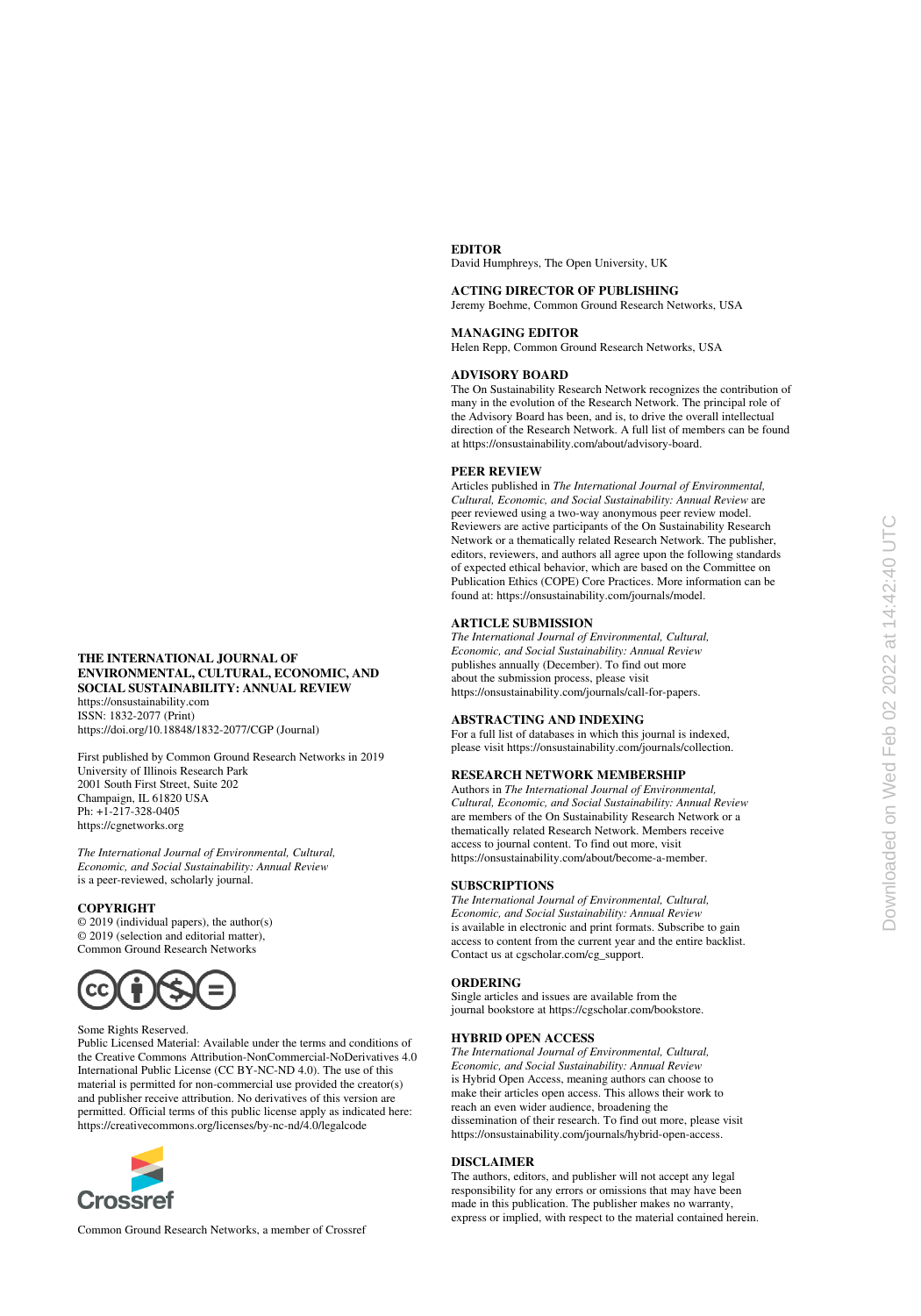## **Introduction to The International Journal of Environmental, Cultural, Economic, and Social Sustainability: Annual Review**

**FROM PEDAGOGIES FOR SUSTAINABILITY TO TRANSFORMATIVE SOCIAL CHANGE** 

### **ON SUSTAINABILITY RESEARCH NETWORK EDITOR**

**…………………………………** 

**David Humphreys**, The Open University, UK

**…………………………………** 

This year's annual review of the journal engages with the theme "From Pedagogies for Sustainability to Transformative Social Change" that was the focus for the Fifteenth International Conference on Environmental, Cultural, Economic, and Social Sustainability held in Vancouver in January 2019 in partnership with colleagues from the University of British Columbia (UBC). My warmest thanks to our collaborators from the UBC, especially Peter Cole, Pat O'Reilly, and Tahia Devisscher. The annual conference is one of the activities organised by the On Sustainability Research Network established by Common Ground Research Networks in 2005. This network aims to provide a multidisciplinary space for considering holistically the many interconnected dimensions of sustainability. The publication of academic journals and books is an integral part of the research network's work.

Many scholars of sustainability critically interrogate the activities of political leaders, policy makers, business corporations, intergovernmental organisations, and other actors. Such critiques are often well-argued and backed with solid evidence and sound reasoning. By focusing on pedagogies and education, this edition of the annual review sets out to consider the work of universities in responding to global environmental degradation. Given that many environmental problems are continuing to worsen, might it be case that contemporary curriculums and pedagogies are part of the problem? Should we challenge ourselves to do better, and if so what should we be doing differently? What should our role be in generating solutions?

These are fundamental questions that go to the heart of the academic vocation. Many academics contend that we need to redefine our role and forge a new and more environmentally engaged scholarship that is fit for the challenges of the Anthropocene, with humans now the dominant force for planetary change. The four papers in this annual review all take a critical view of contemporary pedagogies and argue for ways in which university teaching on sustainability might change in order to engage more meaningfully with environmental problems and how human society can respond more robustly to them.

Many debates on environmental education explore how, and in what ways, educators should exercise leadership. The theme of leadership is explored in the first paper by Spencer Stober,

*The International Journal of Environmental, Cultural, Economic, and Social Sustainability: Annual Review* Volume 15, Issue 1, 2019, https://onsustainability.com © Common Ground Research Networks, David Humphreys, Some Rights Reserved, (CC BY-NC-ND 4.0) Permissions: cgscholar.com/cg\_support ISSN: 1832-2077 (Print) https://doi.org/10.18848/1832-2077/CGP/v15i01/0-0 (Issue)

 $\bigoplus_{J}^{D}$  COMMON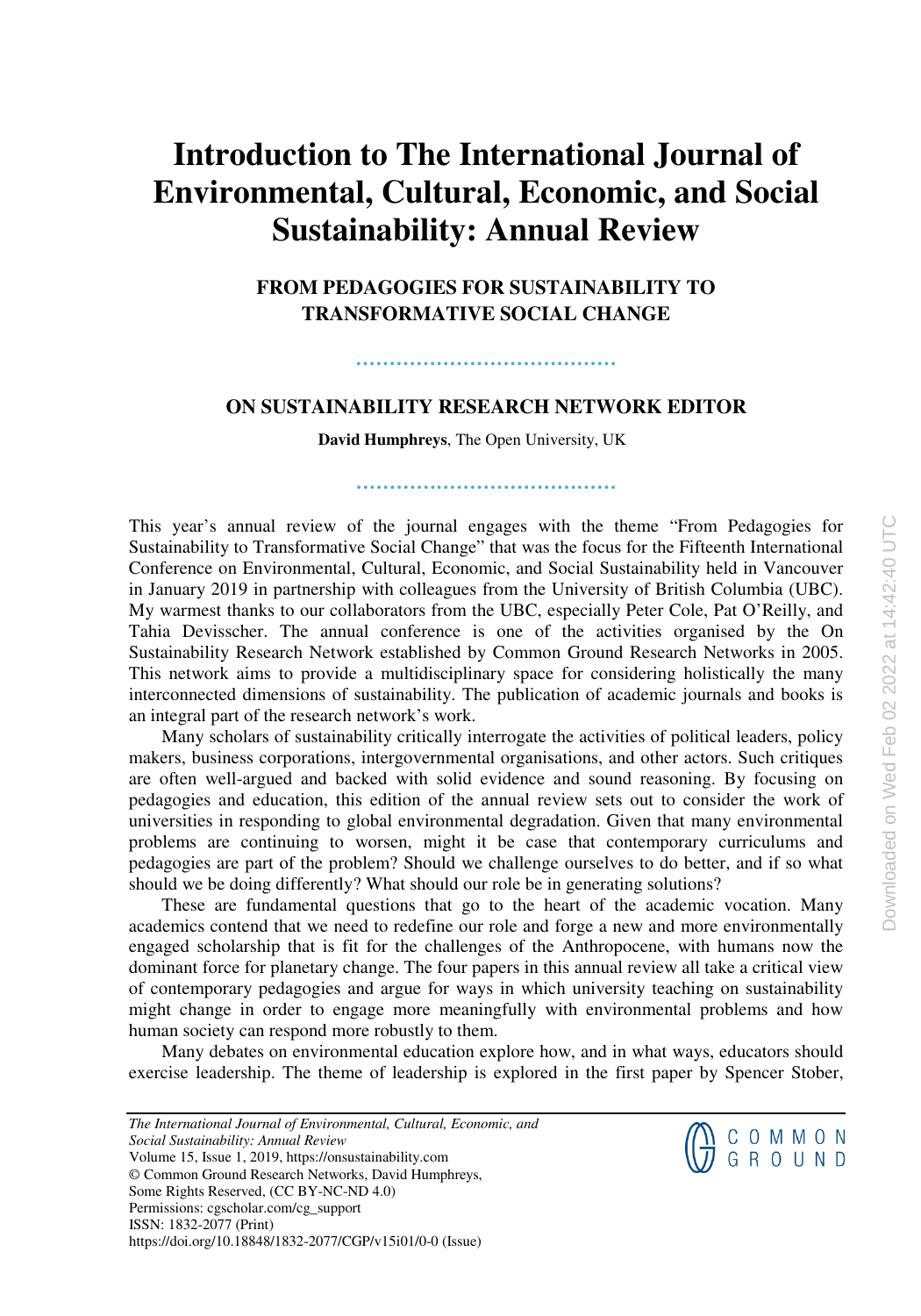who analyses the role of Nature-Centered Leaders. Stober has developed this concept as an analytical framework for examining and better understanding the role of leadership for sustainability within a diverse range of institutions (Stober 2013; Stober, Brown, and Cullen 2013). Nature-Centered Leaders seek to promote dialogue around shared environmental norms and values in order to forge common ground for promoting sustainability. Nature-Centered Leadership is not a separate and distinct category or theory of leadership but a way of thinking that all leaders may adopt when seeking innovative and creative ways to sustain the environment. How a Nature-Centered Leader operates will depend on factors such as the relevant and affected stakeholders and the environmental problems the organisation creates or seeks to ameliorate, as well as the local or national policy context. There is, therefore, no single approach to Nature-Centered Leadership but many different approaches depending on the relevant contextual factors. Stober argues that within the education sector a key challenge for Nature-Centered Leaders is how to implement more strongly the principles of the 1990 Talloires Declaration on the role of universities in environmental management and sustainable development. Action points that the Talloires Declaration promotes include creating an institutional culture of sustainability, educating for environmentally responsible citizenship, and fostering environmental literacy.

The second paper by Romina De Angelis focuses on school education in Jamaica. De Angelis differentiates between transmissive and transformative approaches to learning when considering the literature on Education for Sustainable Development (ESD). The relationships involved in the two types of learning are very different. Transmissive learning is based on the tacit and unquestioned acceptance of ESD as a set paradigm that is applied uncritically. However, embedded within the idea of ESD is the perpetuation of an unacknowledged power hierarchy between the Global North and Global South that fails to address the inequalities in international trade, transnational financial flows, and global economic governance that generate environmental degradation. In comparison, transformative learning seeks to distance itself from hierarchical approaches to learning based on the top-down transmission of the "expertise" of Western intellectual traditions, methodologies, and policy approaches. Transformative learning allows for contemplation and reflexivity that catalyse changes in the consciousness and awareness of learners and how they interrelate with the environment. Transformative learning guides learners towards and through a process of self-discovery that is emancipatory for both individual learners and their communities. De Angelis found evidence of both types of learning in Jamaica. Transmissive learning can be explained by the pressure on school staff to perform well against established criteria of educational performance. However, school staff also recognise the importance of transformative learning if students, and schools themselves, are to be active agents of change.

The third paper by Eduardo Jovel examines the role of a particular type of Nature-Centered Leader, namely Indigenous peoples. Jovel focuses in particular on the role of Indigenous people in educational curriculums in Canada. He argues that in Canada, as well as in other former European colonies, inequities have arisen from the Eurocentric structure and focus of the education system that historically has failed fully to recognise and improve the rights and living conditions of those who live on Indigenous land. As a result, many Indigenous people living offreserve experience multiple challenges, including barriers to affordable education. Furthermore, educational curriculums, especially in urban environments, are often oppressive, presenting incomplete or inaccurate accounts of the history, rights, and cultures of Indigenous peoples and their relationship to land and nature. Jovel argues for the cultural mobilisation of Indigenous knowledge, with university education expanded to include Indigenous storytelling in order to promote greater awareness and understanding of Indigenous interconnectedness to place and nature. He places particular emphasis on orality—ceremonies, songs, prayers, and performances—as a pedagogic tool for transformative education.

The fourth paper, which is my contribution, argues that there is a pressing moral case for universities to rethink curriculums, as well our research agendas and models of corporate governance. Global heating should now be considered the most pressing global welfare problem of the twenty-first century, and the history that will be written of this century will in large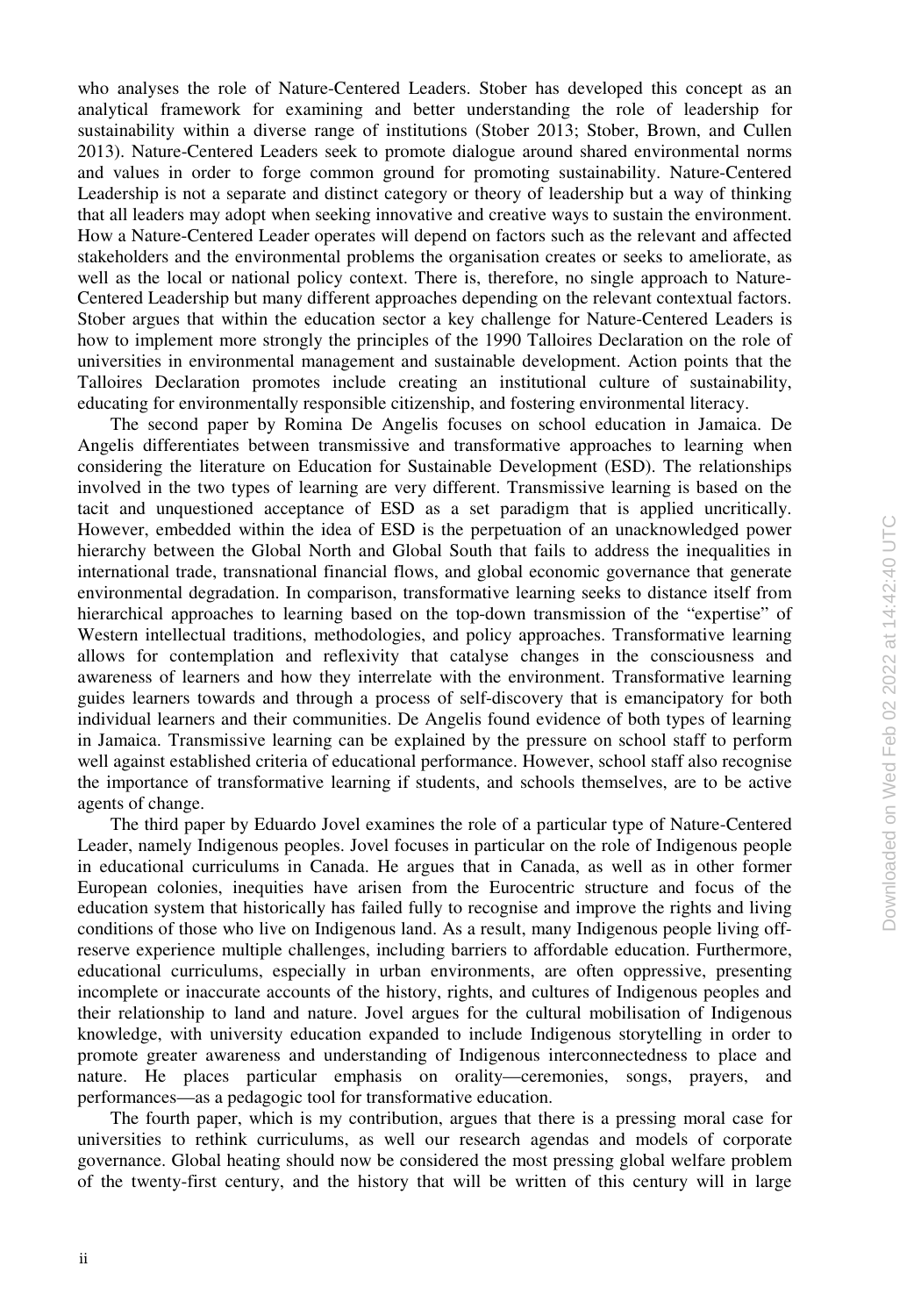measure be an account of how well humanity heeded and responded to the compelling scientific evidence that time is running out to address this problem. The paper reviews some recent literature on environmental pedagogy that seeks to make the case for greater reflection and contemplation in university teaching, including encouraging students to reflect on ideas such as meaning, spirituality, inner life, and existentialism. The paper introduces the distinction between environmental education, which seeks to teach students to analyse environmental problems, and ecopedagogy, which involves advocacy of critical solutions that may run counter to the interests of those who benefit from contemporary economic and political power structures.

These four papers are offered in the hope that they will prove useful to those who work in education as teachers and researchers. Educational curriculums should always shift in response to changed exigencies in environment, society, culture, and the economy. Enormous strides have been made in environmental education in recent decades. In these uncertain and increasingly precarious times the challenge is for critical educators and members of the public to rethink the importance and role of education in stimulating the urgent social transformations that are necessary for nature and for environmental justice, both for the young and for those generations yet to be born. This is the fight of our lives, and we wish all concerned scholars and readers of this volume inspiration and every success as you search for and promote new environmental curriculums and pedagogies in your places of work.

### **REFERENCES**

- Stober, Spencer S. 2013. "Nature-Centered Leadership: Nature as a Stakeholder in Strategic Planning." *International Journal of Environmental Sustainability* 9 (1): 109–17. https://doi.org/10.18848/2325-1077/CGP/v09i01/55080.
- Stober, Spencer S., Tracey L. Brown, and Sean J. Cullen. 2013. *Nature-centered Leadership: An Aspirational Narrative*. Champaign, IL: Common Ground Publishing.